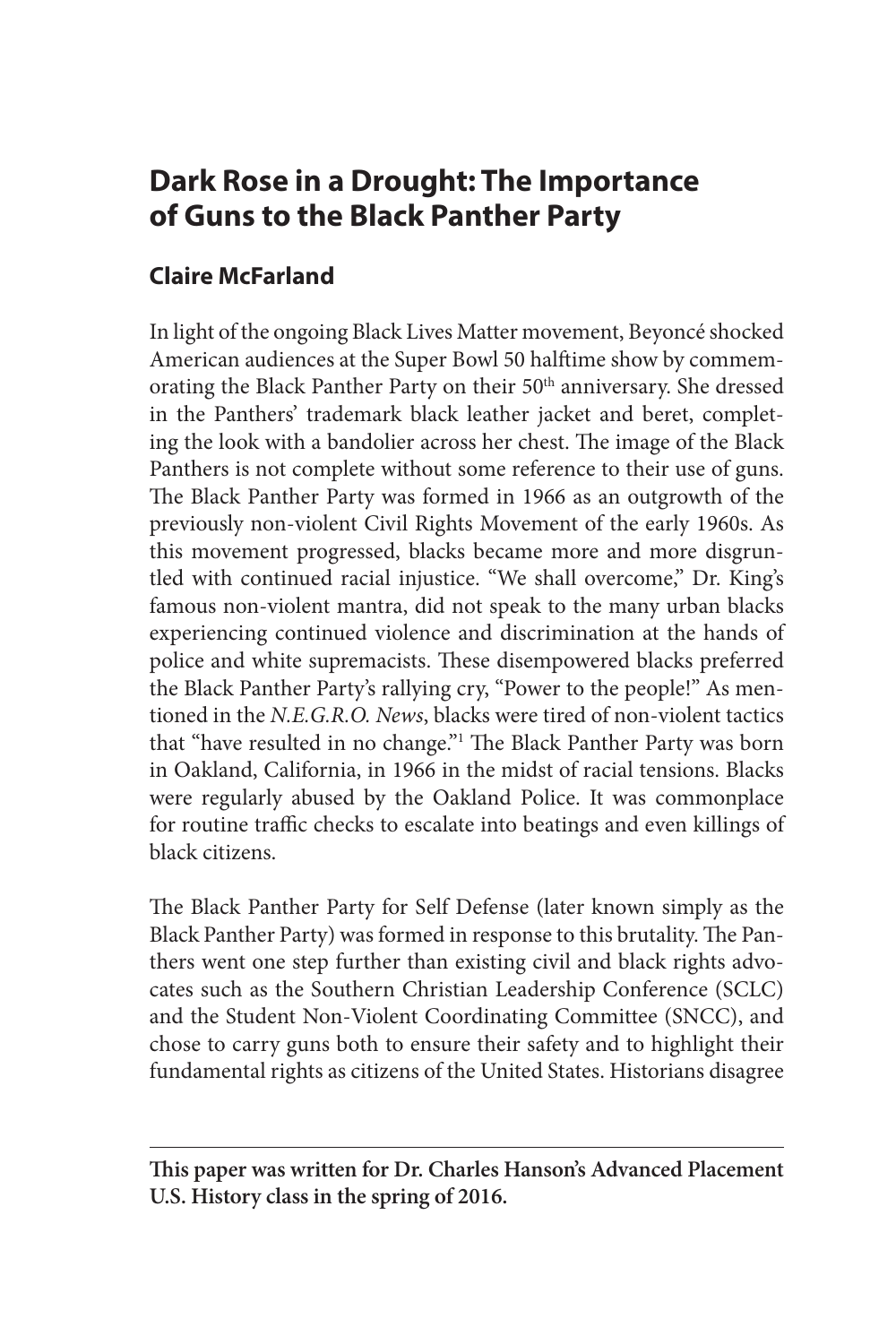as to whether the Panthers' provocative tactic of carrying guns helped or hurt their cause. It is true that, as historian Curtis J. Austin argues, the Panthers' use of guns and violence led to "poor choices and unworkable strategies" and set the police and FBI on the path to destroy the organization.<sup>2</sup> However, guns also empowered blacks to claim their human and legal rights. As historian Paul Alkebulan argues, the party was very popular among young urban blacks who were excited to carry guns to stand up to their lifelong oppressors.3 And as Bridgette Baldwin, a Ph.D. in Law, Policy and Society, contends, the Black Panthers' use of guns allowed the Panthers to address rights that had long been denied to black Americans.<sup>4</sup>

#### **People Dismiss Panthers as Thugs and Criminals**

Carrying guns generated a lot of backlash against the Black Panthers. In the early stages of the party's growth, the Panthers went on what they called "patrols," in which members drove behind police cars looking for incidents when black citizens were pulled over. When this happened, the patrol members also pulled over, maintaining a reasonable distance from the police, and got out of their car with their guns in hand. They would then watch the police to make sure the police were acting appropriately and not harassing the blacks. The Panthers carried their guns in the open, and would only load and point their weapons if the police did so first. When the incident was over and the police were leaving, the Panthers got back in their cars and continued to patrol their area, looking for other such incidents with the police. Not only were the police shaken up by the Panthers' bold, confrontational use of guns, but the Party also frightened many whites in the community. Shortly after the Panthers began these patrols, California State Assemblyman Don Mulford introduced a bill prohibiting the carrying of loaded firearms in public. He introduced this bill to the public stating,

*When bands of armed people with loaded weapons can move about our streets intimidating and frightening citizens, then I think we should act and we intend to act. It's my intention to make it a misdemeanor to have loaded rifles and shotguns and weapons in public places.5*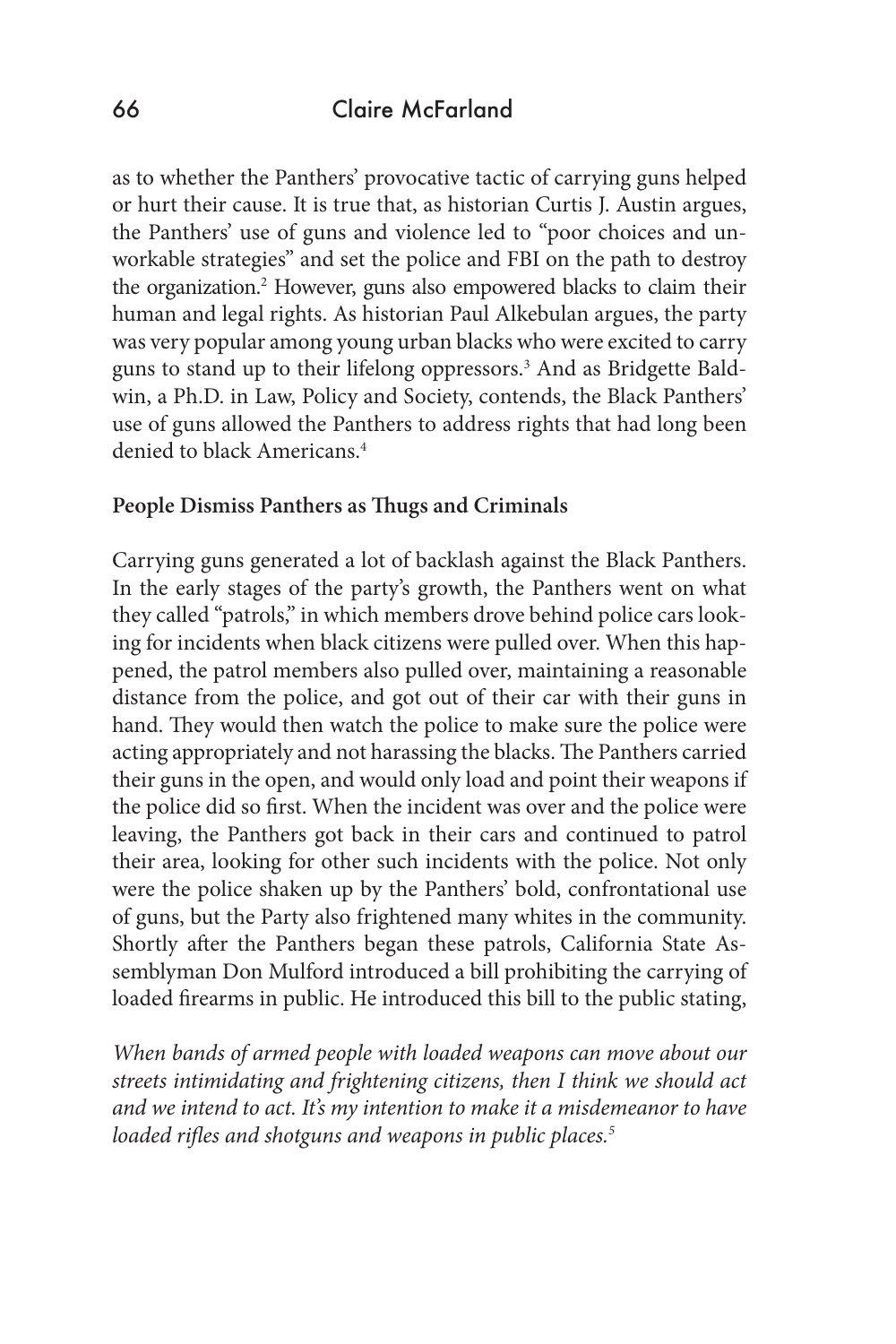This statement was made to appease his white supporters who were scared of blacks carrying guns in the streets. Oakland was highly populated with both blacks and whites, and although the two races tended to live in separate communities, they crossed paths all the time. Many whites saw the Panthers carrying guns, wearing all black and leather, and marching militaristically around the city, and came to fear them and view them as thugs and criminals. The media, composed of people who "wish to see [the Panthers] eliminated," reinforced this stereotype as Julian Bond, the communications director of SNCC, expressed.6 The media characterized the Panthers as "gun-totin', militant black radicals," as Bobby Seale, co-founder of the Party, wrote in an essay accompanying photos commemorating the Panthers' time.7 An article from the *Lake Forest College Newspaper* in 1970 similarly states that the media characterized the Panthers as "crazy fools who just want to kill honkies."8

Seale also described in this essay how the media distorted facts to make it seem like the Panthers initiated conflicts with the police. In reality the FBI planned many confrontations with the Panthers, for example the police shoot-out with Huey Newton and Little Bobby Hutton.9 The FBI even had a special secret organization, COINTELPRO, which was formed for the purpose of destroying the Black Panthers.<sup>10</sup> The shoot-outs that COINTELPRO staged were reported on in the popular media to give the perception that the Panthers were the aggressors. The police often used such distorted media reports, as well as anti-gun legislation like the Mulford Act to justify putting Panthers in jail for the possession or use of guns. Eventually, this harmed the BPP because many of its most prominent members and leaders were jailed. This included the co-founders Bobby Seale and the charismatic and popular Huey Newton. Their incarceration created a void in the Party that left it scrambling to find replacement influential leaders to match Seale and Newton's caliber.

Because many whites were scared of the Black Panthers, other black power and black rights organizations disapproved of and distanced themselves from the Party. They did so because they did not want their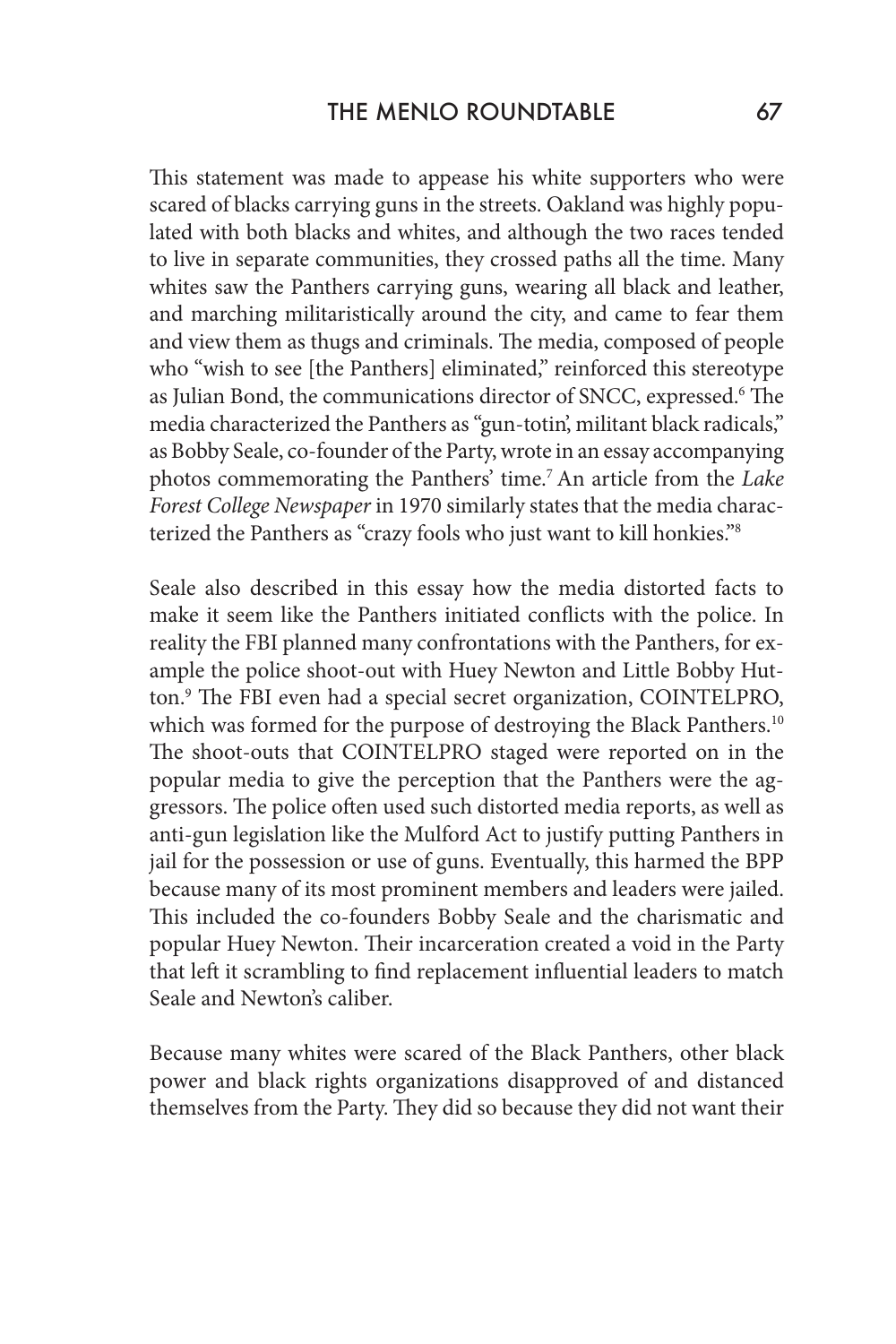own movements to be similarly discounted as too extreme. For example, Earl Anthony, a former Panther, describes how the San Francisco Black Panther Party (which developed at the same time as the Oakland based one but was not connected to it), "would go to great lengths" to explain how they differed because the San Francisco Panthers viewed themselves as political and they condemned the Oakland organization as paramilitary.<sup>11</sup> Some more conservative black citizens disagreed with the Panthers' use of guns as well. A 1970 article from *Crusader*, a newspaper in Rockford, Illinois, included a quote calling the Black Panthers a "tiny minority degrad[ing] the image of our fine Black citizens and claim[ing] to represent the rest of their race."<sup>12</sup> The controversy sparked by the Black Panthers' use of guns caused them to be isolated from other activist groups and to be targeted by the media, police, and FBI.

#### **Guns Brought Support and Recruits to the Party**

After the Black Panthers' march in Sacramento protesting the Mulford Bill on May 2, 1967, the Party gained national publicity. During the march, Bobby Seale led a group of thirty gun-wielding Panthers across the lawn and up the steps of the State Capitol building, where they were surrounded by reporters who took pictures and video footage and asked them questions. These reporters had previously been on the lawn taking footage of California governor Ronald Reagan talking with a group of children, but once they saw the congregation of young black men carrying guns and wearing all black outfits, they decided this group would make for a more interesting cover story. Bobby Seale even captured enough of their attention that when he read the Party's ten-point program demanding freedom, employment, good housing and more for blacks, reporters asked him to repeat sections they had missed. The very next day, the Panthers' plan advocating armed protest of the racist national system was spread across the nation in newspaper articles, TV news reports, and over the radio.<sup>13</sup>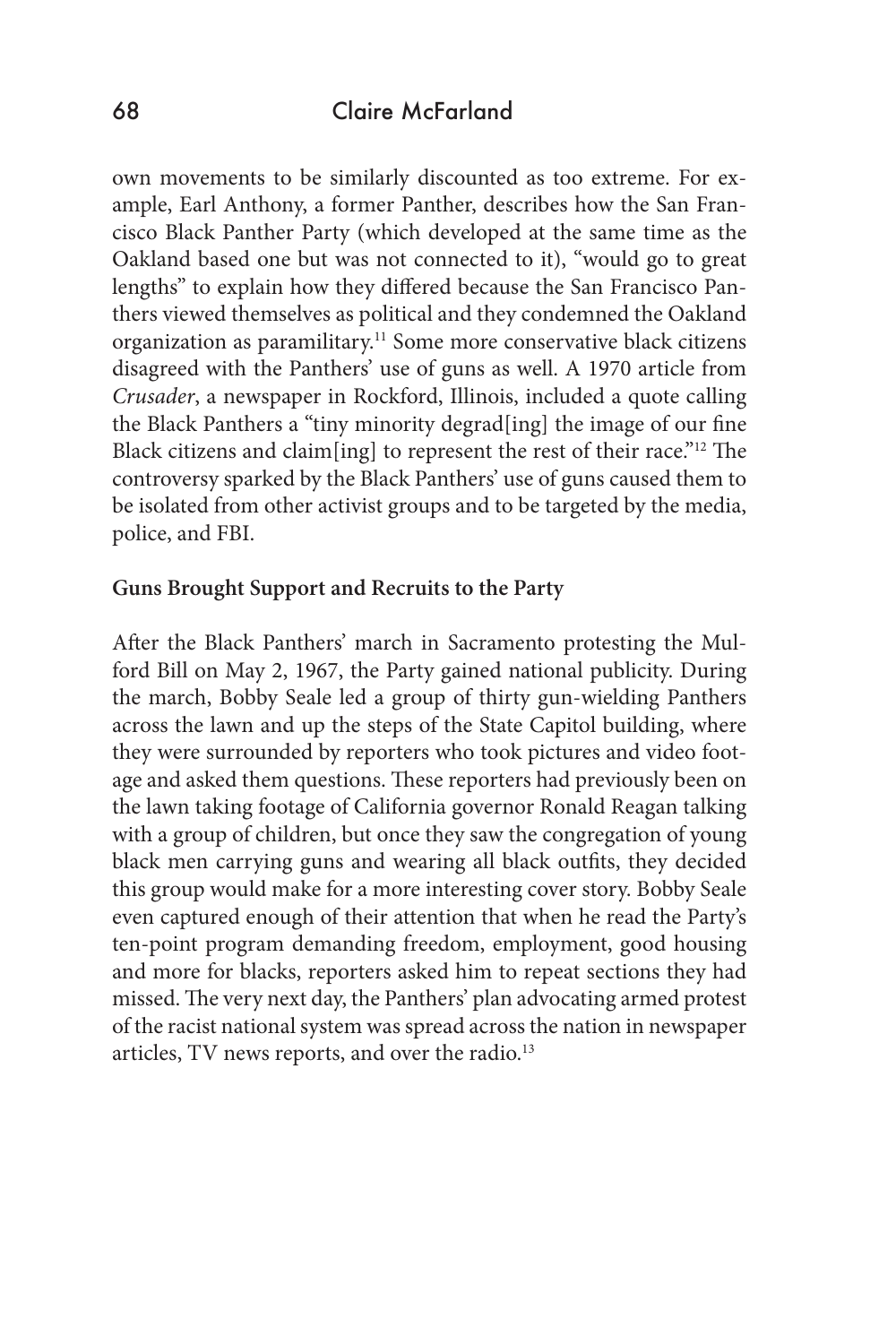This event brought the Black Panthers a tremendous amount of publicity and soon black people across the country wanted in on the action.<sup>14</sup> As Phyllis Jackson of the Black Panther Party described, "We would get calls from Atlanta, Nashville, Raleigh, North Carolina, from Washington D.C., Bridgeport, Connecticut. Every city small or large you could think of wanted a chapter of the Black Panther Party."15 A large number of blacks left school; some even drove across the country to join the Oakland chapter after the Sacramento event. Ericka Huggins, a black female former leader of the Black Panther Party, recalls leaving Lincoln University and driving across the country in a "hoopty" car to get to Oakland after learning about the Black Panther Party through televised footage of the party's protest in Sacramento.<sup>16</sup> The Panthers received a lot of their support from university students like Huggins. For example, the Lake Forest College student newspaper published an article commending the Panthers' revolutionary tactics. Young, educated blacks were particularly attracted to the boldness, controversy, and uniqueness of carrying guns. The Panthers were making a statement and differentiating themselves from other black rights and black power organizations, and many people loved it. As Mumia Abu-Jamal, a black man formerly involved with the Panthers described,

*Huey's determined, principled stance, overnite, created a psychic umbrella of protection over America's Black community, as the one fundamental right that all life shares, the singular principle of self-defense, seeped, like Spring rain after a desert drought, into the awakened consciousness of a parched people to whom this basic law was denied. Like dark roses, [Black Panther Party] offices sprouted across America in response to this fresh, new wind.17*

Abu-Jamal suggests that the Black Panthers' radical approach to achieving racial equality and social justice provided oppressed blacks, especially those who had made it as far as college, with a newfound sense of empowerment and hope.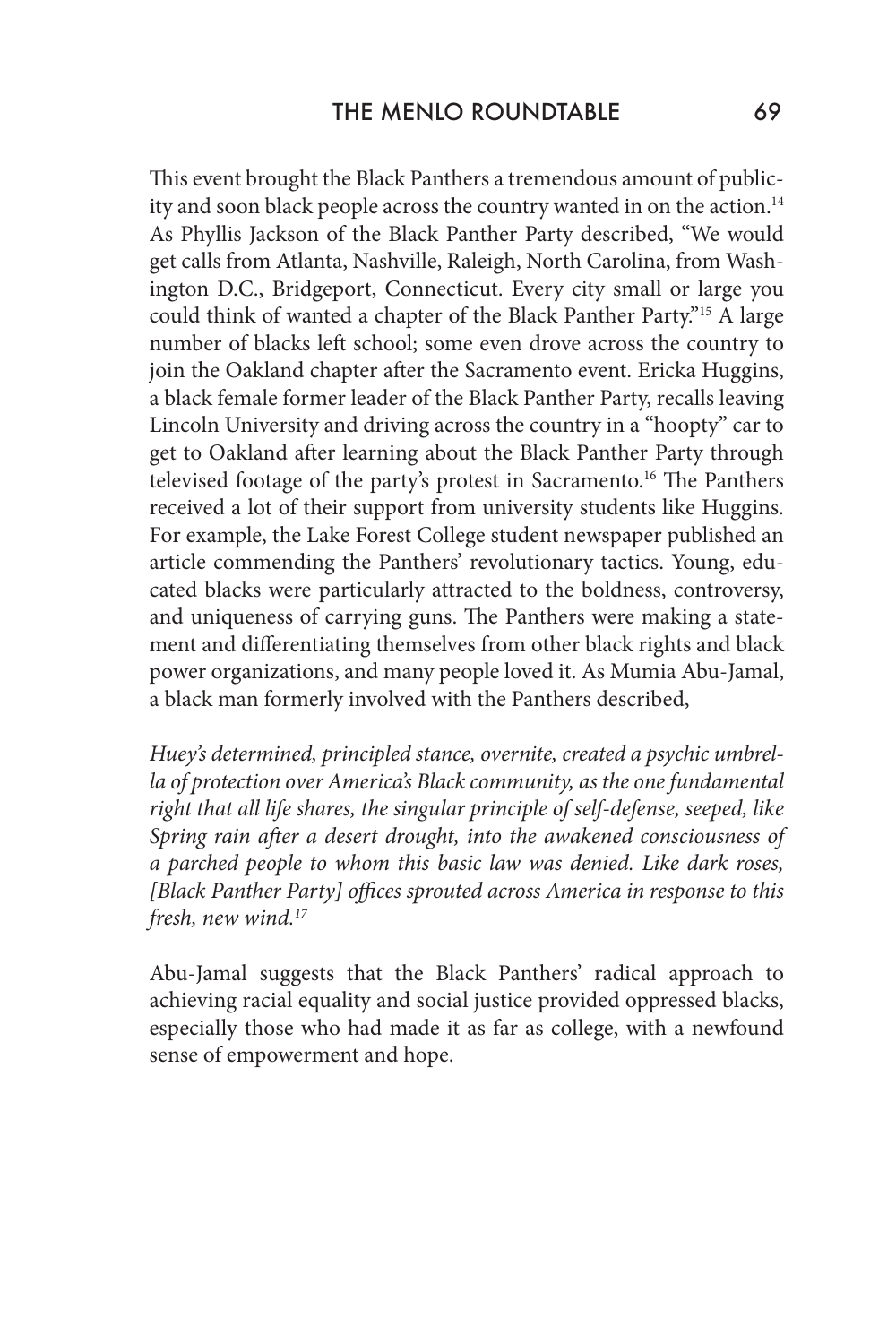Not only did blacks view the Black Panther Party as a good vehicle for achieving empowerment, but the Party's use of guns provided a sense of "street cred" with young urban black males. They saw the guns as a sign of power, confidence, and independence. Ray Gaul, a retired white policeman who served in Oakland in the 1960s and 1970s, described the Panthers' tactics of carrying guns and confronting policemen as "pretty intimidating."<sup>18</sup> The idea that blacks could stand up to their oppressors, white policemen, was appealing to many young urban blacks. Michael McCarty, a former Black Panther member, remembered, "When I heard about Sacramento, I was like damn, these brothers are bad! They're here up in Sacramento in the Capital? Packing?"19

Not only did the use of guns appeal to men, but it brought support from young black women, too. Stephen Shames, a photo-journalist and social activist, captured the following image at a Free Huey rally in San Francisco in 1970 (see Figure 1 on next page).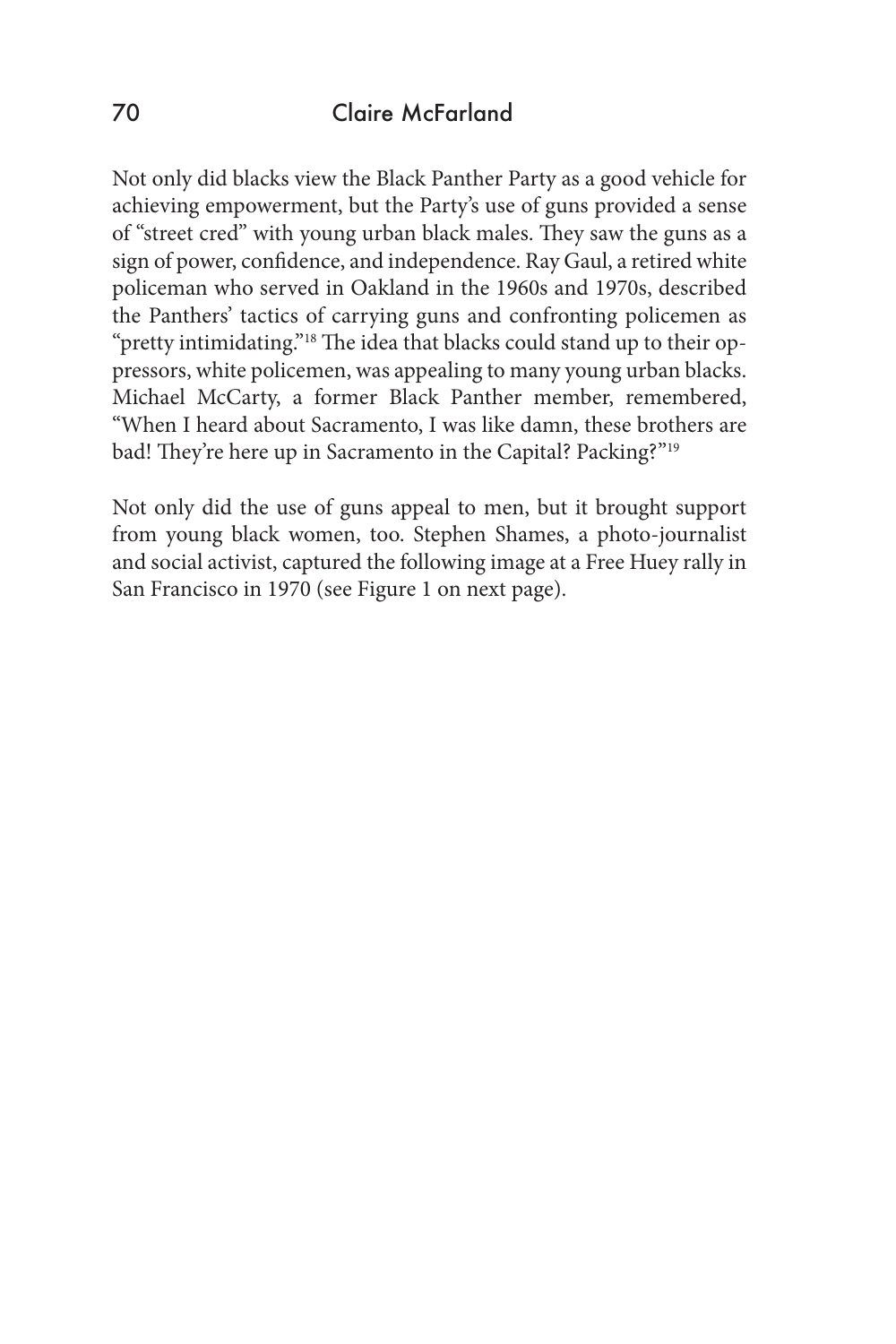

**Figure 1:** *Words on poster: "The racist dog police men must withdraw immediately from our communities, cease their wanton murder and brutality and torture of black people, or face the wrath of the armed people*" -Huey Newton<sup>20</sup>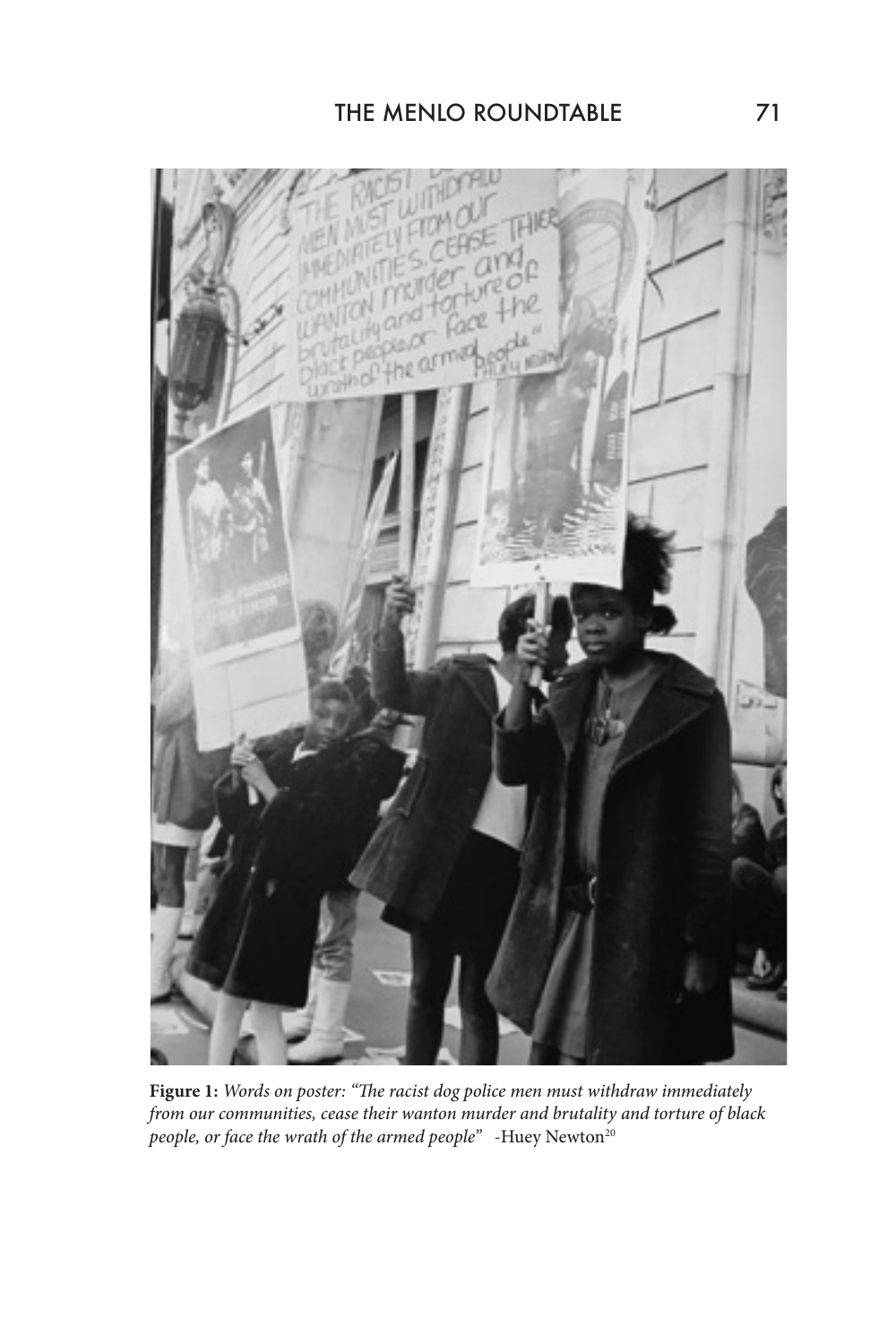Huey Newton was convicted of shooting and killing a white police officer during a traffic stop in 1968. His conviction led to public outcry and a long series of rallies and protests demanding his freedom. The young black girl pictured standing among the crowd of protestors chose Huey's quote warning the white establishment of "the wrath of the armed people," demonstrating the centrality of guns and armed protest to the appeal of the Party. The Party also appealed to women in its welcoming stance towards women as equal members to the men. As Tarika Lewis, the first female member of the Party, describes her entrance into the Party,

*I* walked into the office and told them *I* wanted to join the Black Panther *Party and they kinda laughed. I didn't know that there weren't any other women in the party at that time. But then I asked them could I have a gun.21*

Many women followed Lewis' example, and the Party embraced women recruits. At a time when the women's movement was taking hold in the broader culture, black women saw joining the Party as a great opportunity to break out of gender norms. The illustration in Figure 2, by Audry Hudson, a secretary for the Black Panther Party and an editor of their newspaper, shows a black woman carrying a baby, a book, and a gun. This illustration is accompanied with the quote, "Until the day of liberation, protection for my child can only be guaranteed through the barrel of the gun."22 This demonstrates how black women, just like their male counterparts, were drawn to the Party for their rhetoric of armed self-defense. They also appreciated that they did not have to give up their pursuit of education or their female identity in the process of taking up arms, as shown by the textbook and baby the woman carries in the drawing.

Although the Party had very few white members, it drew support from white student activists and other white liberals and radicals at the time. Many of the participants at Party rallies and fundraising events were white. When twenty-one Panthers in New York were jailed on trumped-up charges and funds were needed for their legal defense, young high profile white celebrities rallied to the cause. Roland Free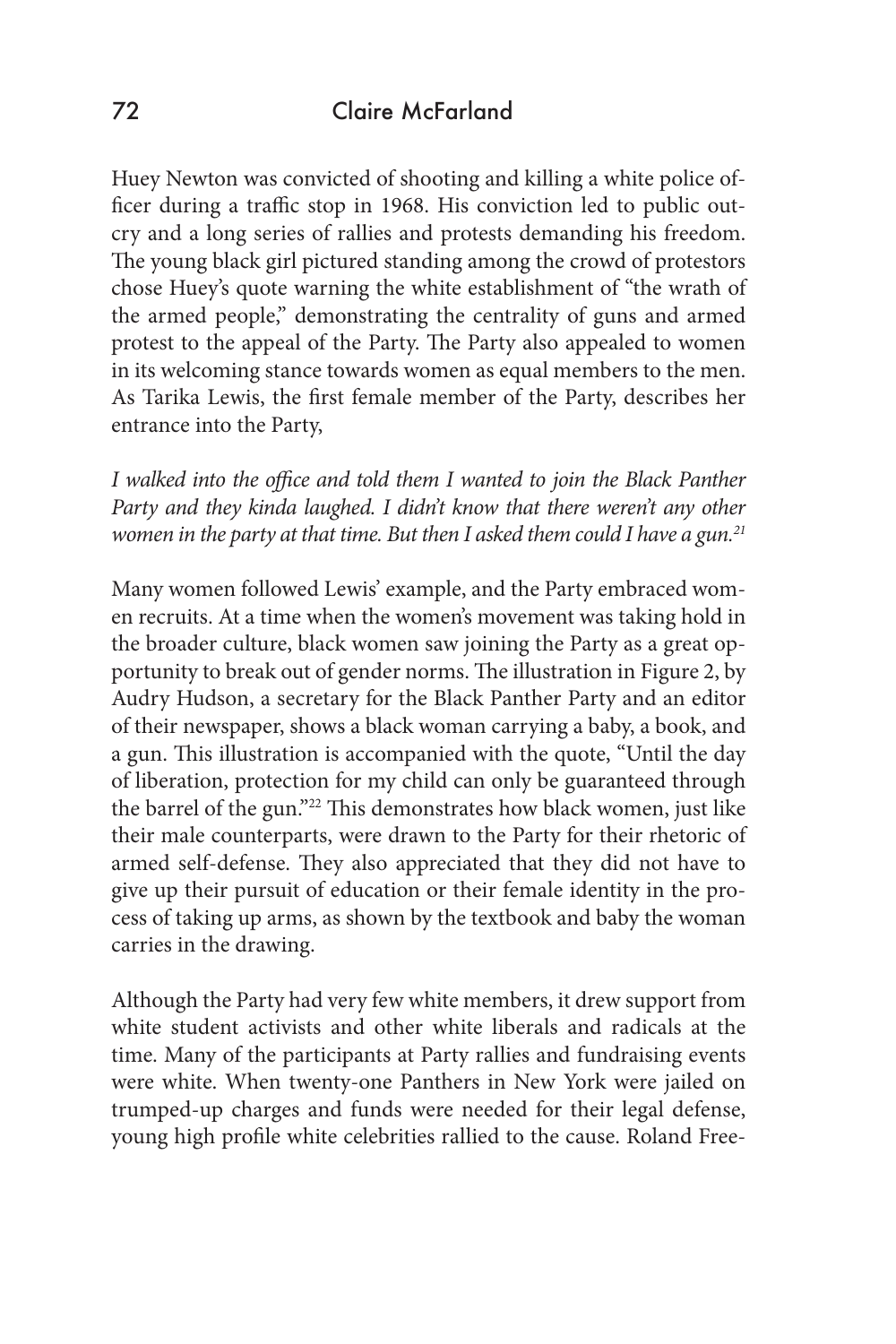man, a former Black Panther, describes such a fund raising event at Jane Fonda's townhouse:

*We all get our leather jackets, we all have our berets. Some of us would be packing, some of us wouldn't. The only people that would speak would be the two people that was designated to speak. The rest of us would just line the walls, fold our arms, and look like Black Panthers. Like, you know, we was ready to kill somebody. And them stars, they loved that shit. They just ate that shit up.23*

As this quote demonstrates, liberal whites embraced the image of powerful blacks with guns.

James M. Barrett, a liberal white man, sympathized with the Panthers in a 1970 letter to the editor of the *Milwaukee Star*, writing, "if we [whites] had been treated the way blacks are being treated by us, and if we had guns, we know what we would do, don't we?"<sup>24</sup> This statement suggests that liberal whites like Barrett were able to put themselves in the shoes of black citizens and could see the importance of the Black Panthers' use of guns to achieving their goals.

## **Bearing Arms Adds Symbolic Weight to the Panthers' Message**

Taking up arms was a powerful, practical and symbolic way for the Panthers to claim their rights as American citizens. The use of arms highlighted to the Panthers themselves, as well as to society at large, the fact that their struggle was for a universal right guaranteed under the Constitution. The Bill of Rights was introduced into the Constitution for the purpose of assuring individual rights to protect citizens from the possibility of the government abusing its power. In particular, the Second Amendment guarantees citizens the right to bear arms. The framers believed it important that individuals had the right to defend themselves against a government that would unjustly subjugate its citizens. In this way, the gun symbolizes individual rights. The Panthers believed that the police were routinely and unjustly subjugating and abusing blacks. For this reason, they called upon the Second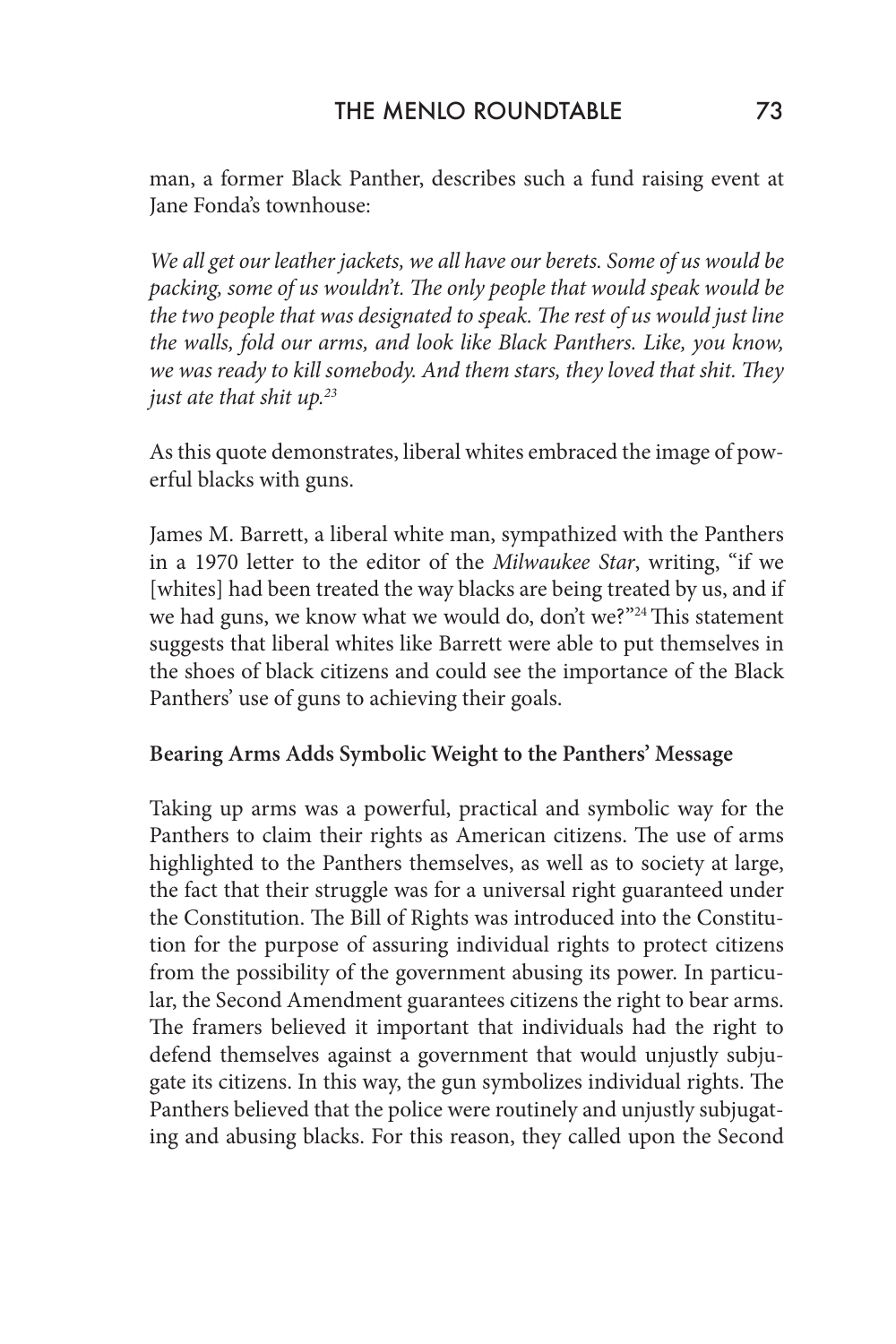Amendment as the justification for arming themselves and patrolling the police. As the historian Bridgette Baldwin argues,

*In the face of colonial occupation, Samuel Adams wrote, "If existence… is at stake, it is lawful to resist the highest authority." His cousin and the future president, John Adams, concluded that "insurrection is always due to despotism from the government" and, further, that it served as legitimate resistance against a colonial regime.25*

Seen from this perspective, the Panthers' choice to bear arms highlighted the plight of blacks, whose lives were often endangered by the actions of racist policemen.

The United States was founded because colonists (specifically white men) felt their rights were being violated when, without any representation in their own government, they had to pay taxes to Britain. To protect their rights, the colonists organized and took up arms against their colonizers. The Black Panthers brought up the argument that they deserved the same rights to protect themselves as did the colonists. Whereas the colonists were objecting to paying taxes, the blacks felt a more fundamental threat against their safety in their day-to-day lives due to police harassment and violence against them. Mumia Abu-Jamal eloquently captured the sentiment that blacks possess the same inalienable rights as whites, and defending oneself with a gun, as the Panthers did, is one example of this.<sup>26</sup> Bridgette Baldwin echoes this in her description of Black Panthers reciting the law to police officers on the Capitol building steps as "important street theater."<sup>27</sup> When the Panthers confronted policemen during their patrols, they always waited for the police to make the first move. If the police loaded or pointed their guns, the Panthers met their escalation. Without being aggressive, they still made the policemen uneasy.28 Before the Panthers began their patrols, white police did not think twice about harassing and abusing black citizens. Now the police were held accountable for their actions.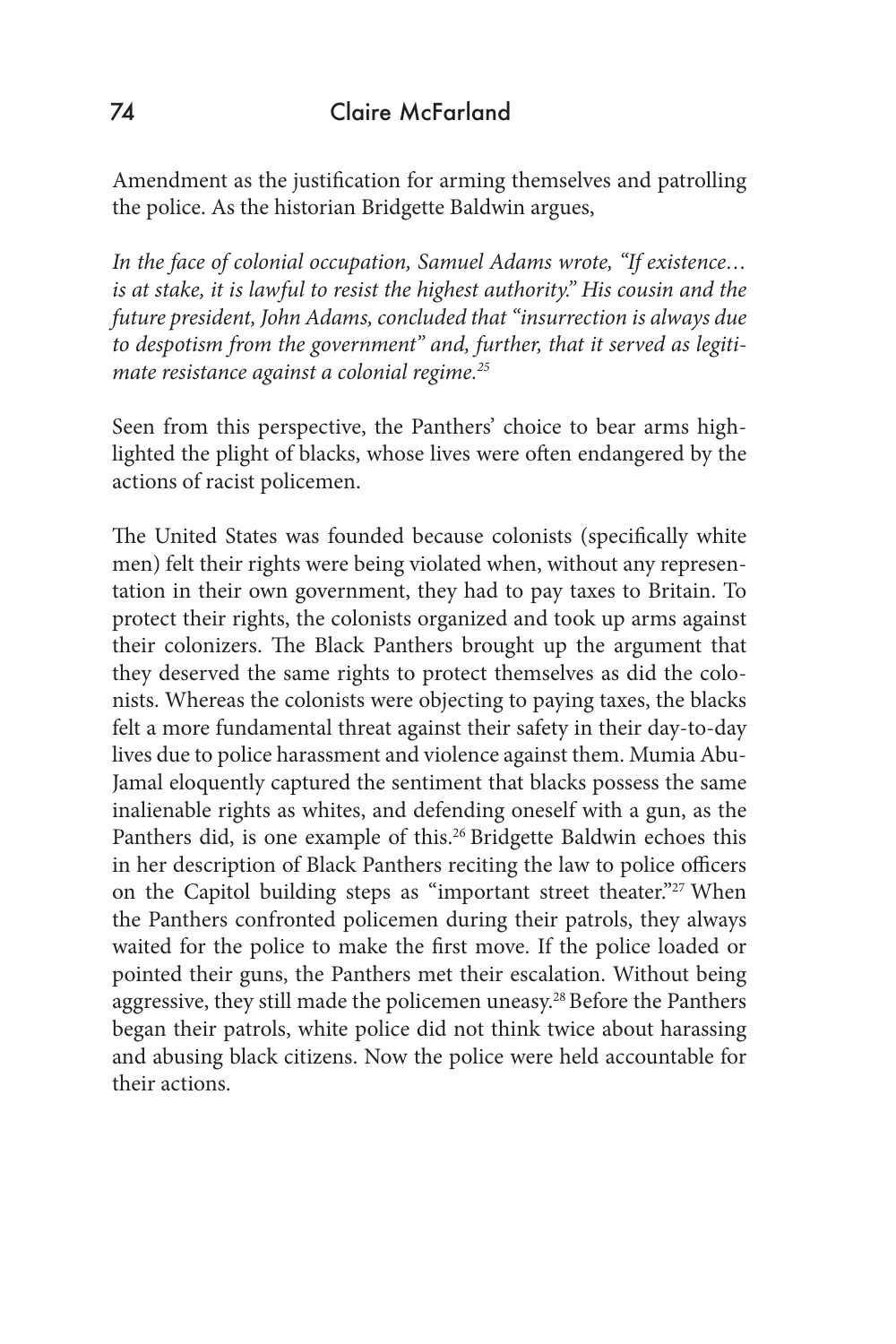### **The Black Panther Party Pushes Black Rights One Step in the Right Direction**

It has been fifty years since the rise of the Black Panther Party. While historians disagree over whether guns helped or hindered the Black Panthers' cause and about the status of women in the Party, the organization's efforts raised awareness of the need for fundamental rights and equality for our black citizens. One might argue that the fact that we now have our first black president is an indication that blacks have achieved equality in our culture. And yet the very brutality that blacks suffered at the hands of the police in the 1960s is echoed today in the killings of Eric Garner, Tamir Rice, Michael Brown, and the numerous unpublicized killings of unarmed black men at the hands of American policemen. These horrible killings have given rise to the Black Lives Matter movement that is currently energizing public discussion of issues of racism. Combating institutionalized racism is a long and drawn-out process. Sometimes it requires dramatic actions to wake people up to the racism to which they have become habituated. The Black Panthers' radical actions served to do just this. While the Black Panthers alone were not able to eliminate racism, they were important in furthering the fight towards equality for African Americans.  $\bullet$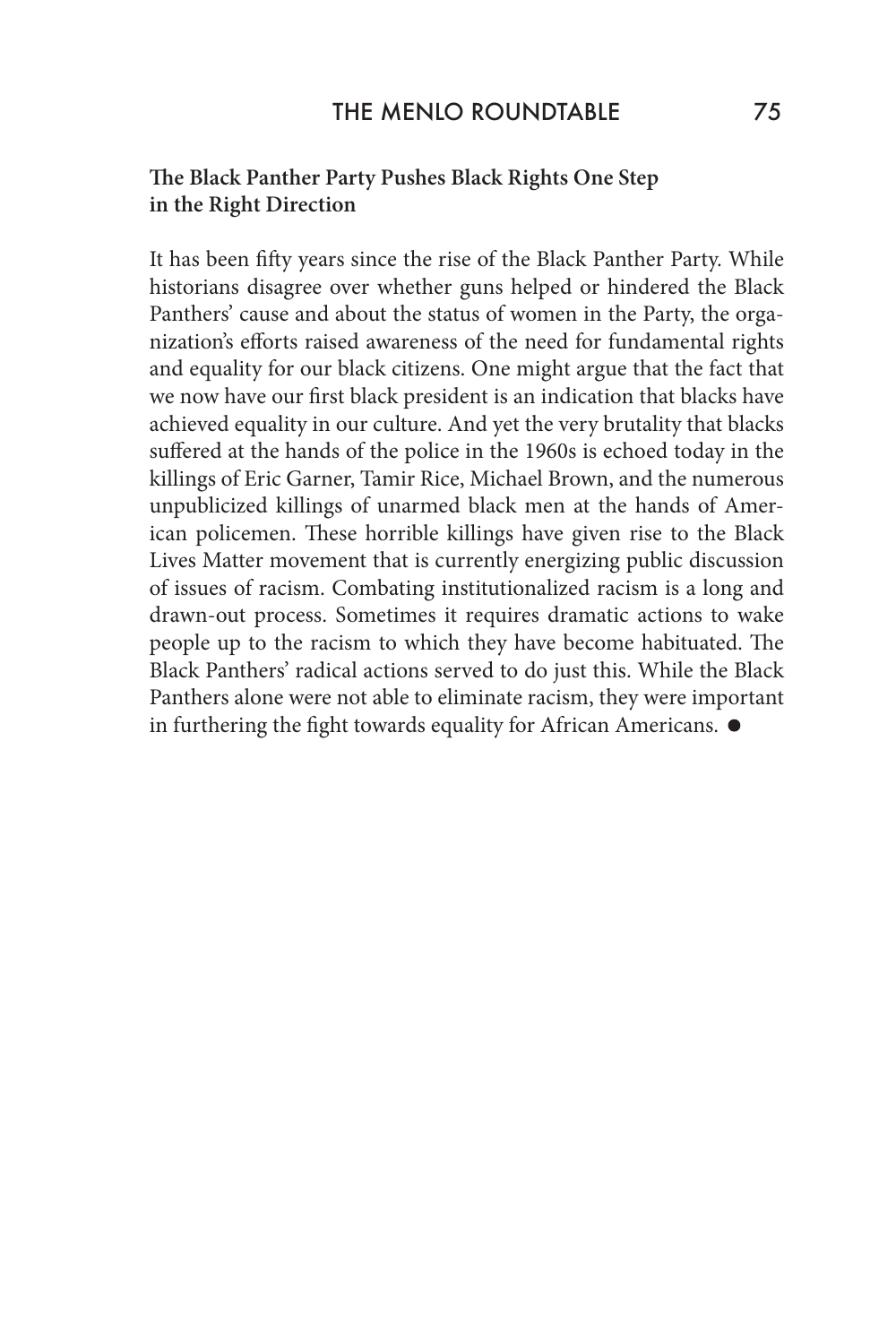

**Figure 2:** *"Until the day of liberation, protection for my child can only be guaranteed through the barrel of the gun." Illustration by: Audry Hudson*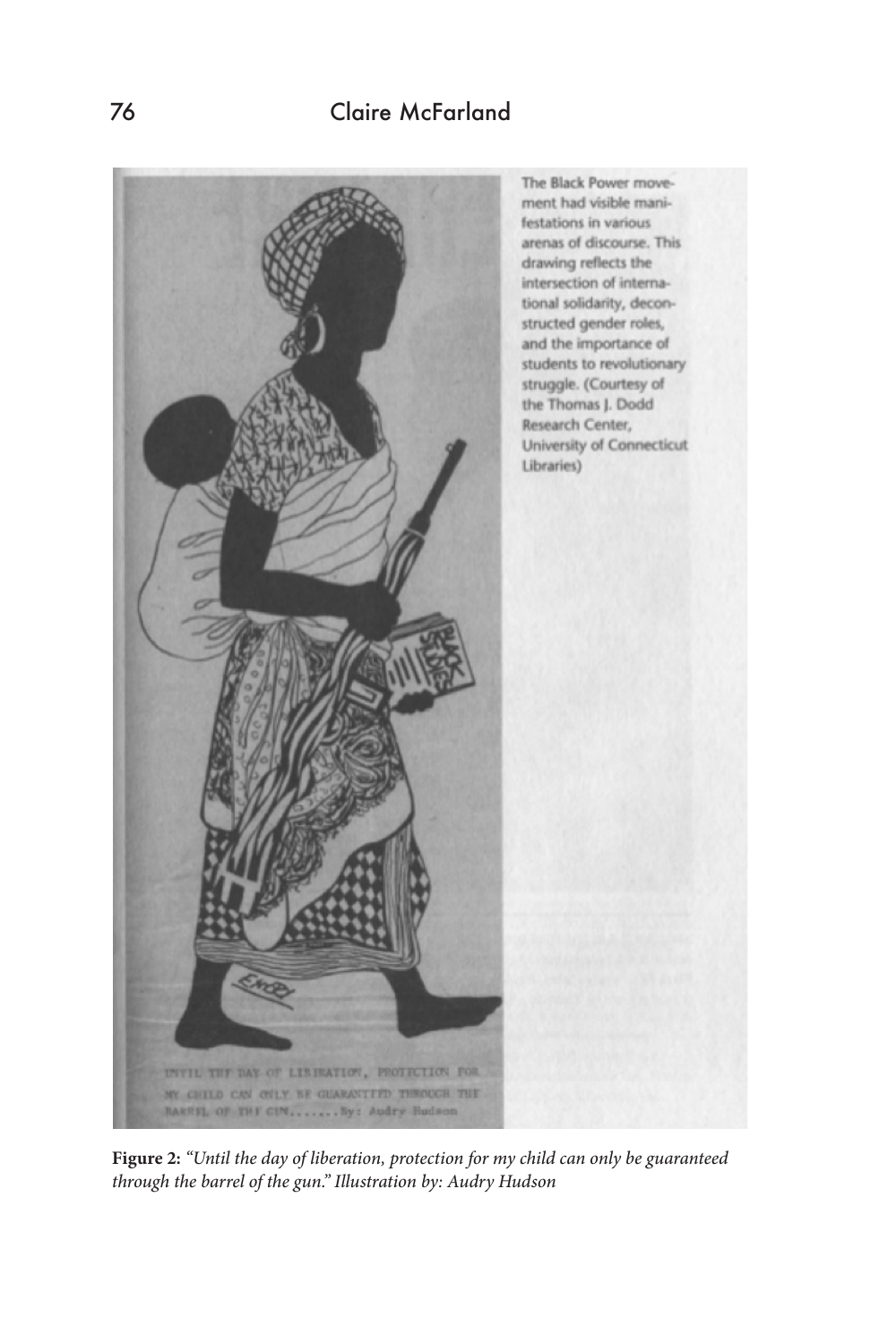### **Notes**

1. "Panther Exclusive," *N.E.G.R.O. News* (Jamaica, New York), November 1, 1968.

2. Curtis J. Austin, *Up Against the Wall: Violence in the Making and Unmaking of the Black Panther Party* (Fayetteville, Arkansas: University of Arkansas Press, 2006), 69.

3. Paul Alkebulan, *Survival Pending Revolution; The History of the Black Panther Party* (Tuscaloosa, Alabama: The University of Alabama Press, 2007), 87-88.

4. Bridgette Baldwin, "In the Shadow of the Gun: The Black Panther Party, the Ninth Amendment, and Discourses of Self-Defense," in Jama Lazero (Ed.), *In Search of the Black Panther Party* (Duke University Press, 2012), 136.

5. Don Mulford in 1967 quoted in *The Black Panthers: Vanguard of the Revolution*, "Early Backlash Against the Panthers," PBS, first broadcast February 16, 2016, directed by Stanley Nelson.

6. Julian bond, *A Time to Speak, A Time to Act* (New York: Simonand Schuster, 1972), 100.

7. Bobby Seale in Stephen Shames, *The Black Panthers – Photographs by Stephen Shames* (New York: Aperture, July 15, 2006), 12.

8. "Right On to the Black Panther Party," *Black Rap: Black Students for Black Action of Lake Forest College* (Lake Forest, Illinois), October 1, 1970.

9. Bobby Seale, *Seize the Time: The Story of the Black Panther Party and Huey P. Newton*, (Baltimore, MD: Black Classic Press, 1970), 228.

10. Seale in Shames, *The Black Panthers*, 12.

11. Earl Anthony, *Picking Up the Gun: A Report on the Black Panthers* (New York: The Dial Press, February 1970), 22.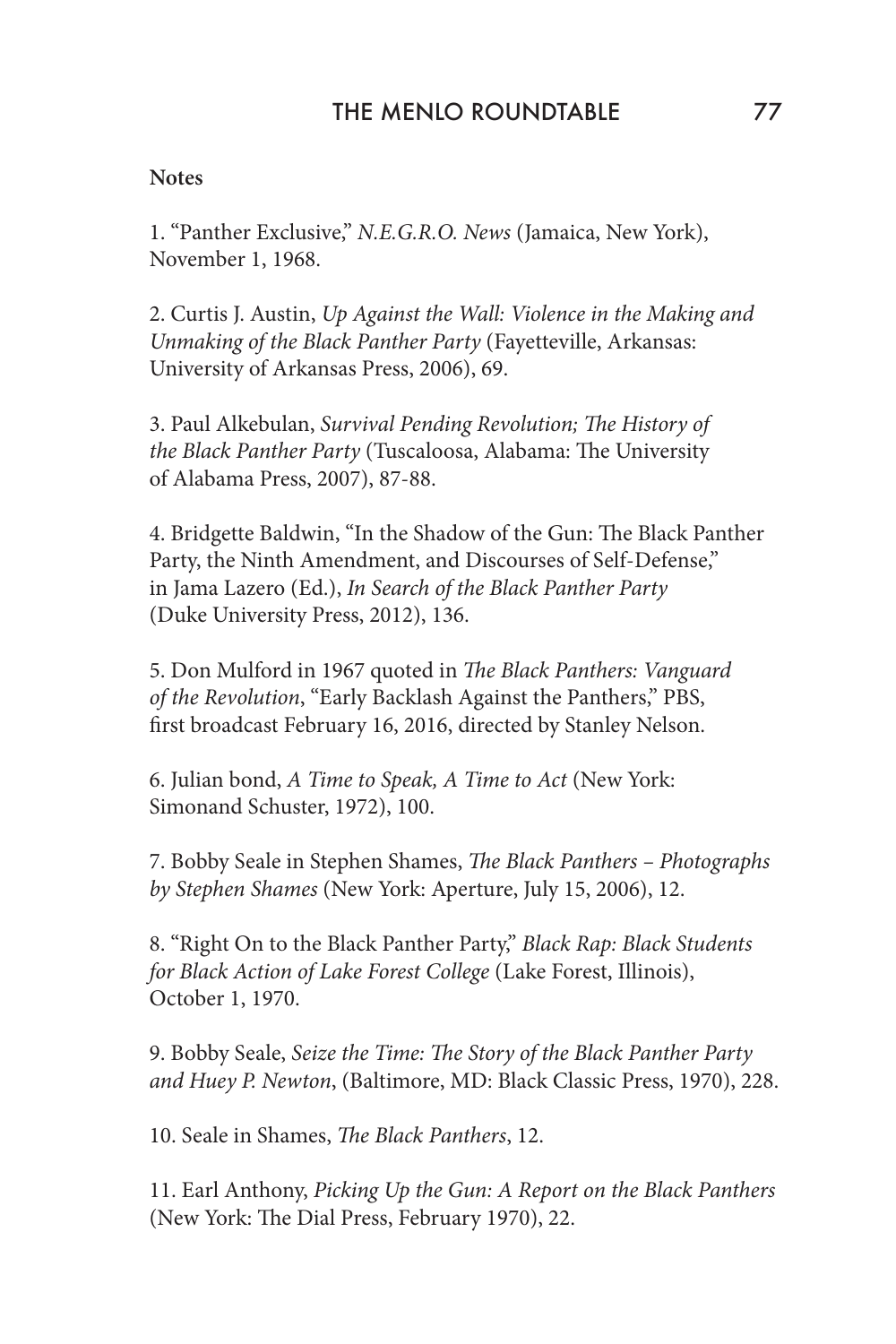12. Vant Neff, "Quips, Auanderies, and Queries," *Crusader* (Milwaukee), December 30, 1970.

13. Civil Rights, "The Black Panthers: Vanguard of the Revolution," PBS, February 16, 2016, directed by Stanley Nelson.

14. Seale in Shames, *The Black Panthers*, 12.

15. Phyllis Jackson, "Aftermath of Sacramento," interview, *The Black Panthers: Vanguard*.

16. Ericka Huggins, "Aftermath of Sacramento," interview, *The Black Panthers: Vanguard.*

17. Mumia Abu-Jamal in Dhoruba al-Mujahid bin Wahad, *Still Black, Still Strong: Survivors of the War Against Black Revolutionaries* (Los Angeles: Semiotext(e), 1993), 197.

18. Ray Gaul, "Early Backlash Against the Panthers," interview, *The Black Panthers: Vanguard.*

19. Michael McCarty, "Aftermath of Sacramento," interview, *The Black Panthers: Vanguard.*

20. Stephen Shames, *Free Huey/Free Bobby Rally.* San Fransisco, February 1970, in *The Black Panthers*.

21. Tarika Lewis, "Aftermath of Sacramento," interview, *The Black Panthers: Vanguard.*

22. Audry Hudson, *Black Woman with Gun*, N.d., illustration in Jeffrey O. G. Ogbar, *Black Power: Radical Politics and African American Identity* (Baltimore, MD: The Johns Hopkins University Press, 2004).

23. Roland Freeman, "21 Panthers on Trial in New York," interview, *The Black Panthers: Vanguard of the Revolution*, PBS, first broadcast February 16, 2016, directed by Stanley Nelson.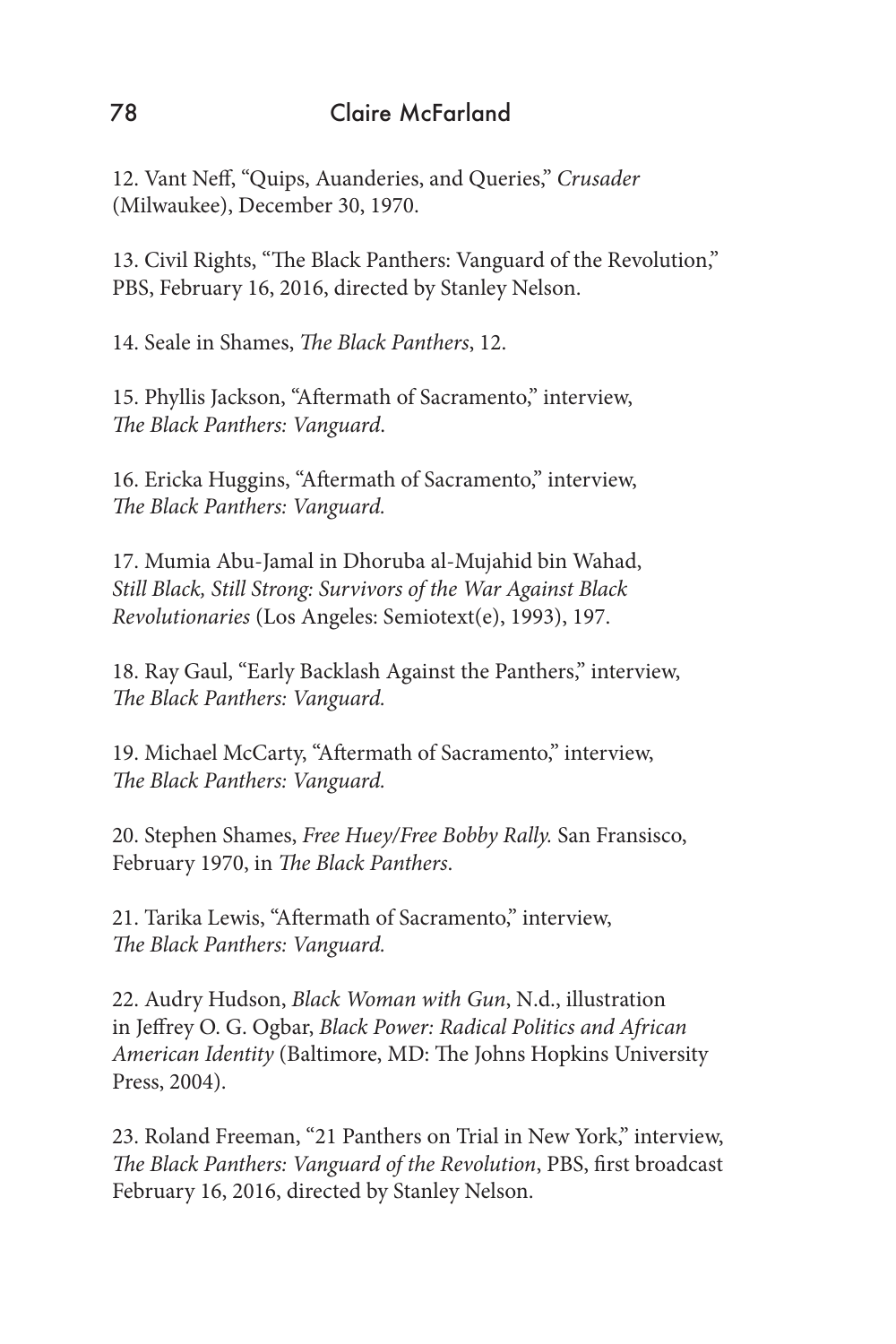24. James M. Barrett, letter to the editor, *Milwaukee Star*, January 10, 1970.

25. Baldwin, "In the Shadow of the Gun," in Lazero (Ed.), *In Search of the Black Panther Party*, 117.

26. Abu-Jamal in bin Wahad, *Still Black, Still Strong*, 197.

27. Baldwin, "In the Shadow of the Gun," in Lazerow (Ed.), *In Search of the Black Panther Party*, 136.

28. Gaul, "Early Backlash Against the Panthers," interview, *The Black Panthers: Vanguard.*

## **Bibliography**

#### *Primary*

Abu-Jamal, Mumia in bin Wahad, Dhoruba al-Mujahid. *Still Black, Still Strong: Survivors of the War Against Black Revolutionaries*. Los Angeles: Semiotext(e), 1993.

Anthony, Earl. *Picking Up the Gun: A Report on the Black Panthers*. New York: The Dial Press, February 1970.

Barrett, James M. Letter to the editor. *Milwaukee Star*, January 10, 1970.

*Black Rap: Black Students for Black Action of Lake Forest College*. Lake Forest, IL. "Right On to the Black Panther Party." October 1, 1970.

Bond, Julian. *A Time to Speak, A Time to Act: The Movement in Politics*. New York: Simon and Schuster, 1972.

Neff, Vant. "Comments from the Capital – Quips, Quandaries, and Queries." *Crusader* (Rockford, IL), December 30, 1970.